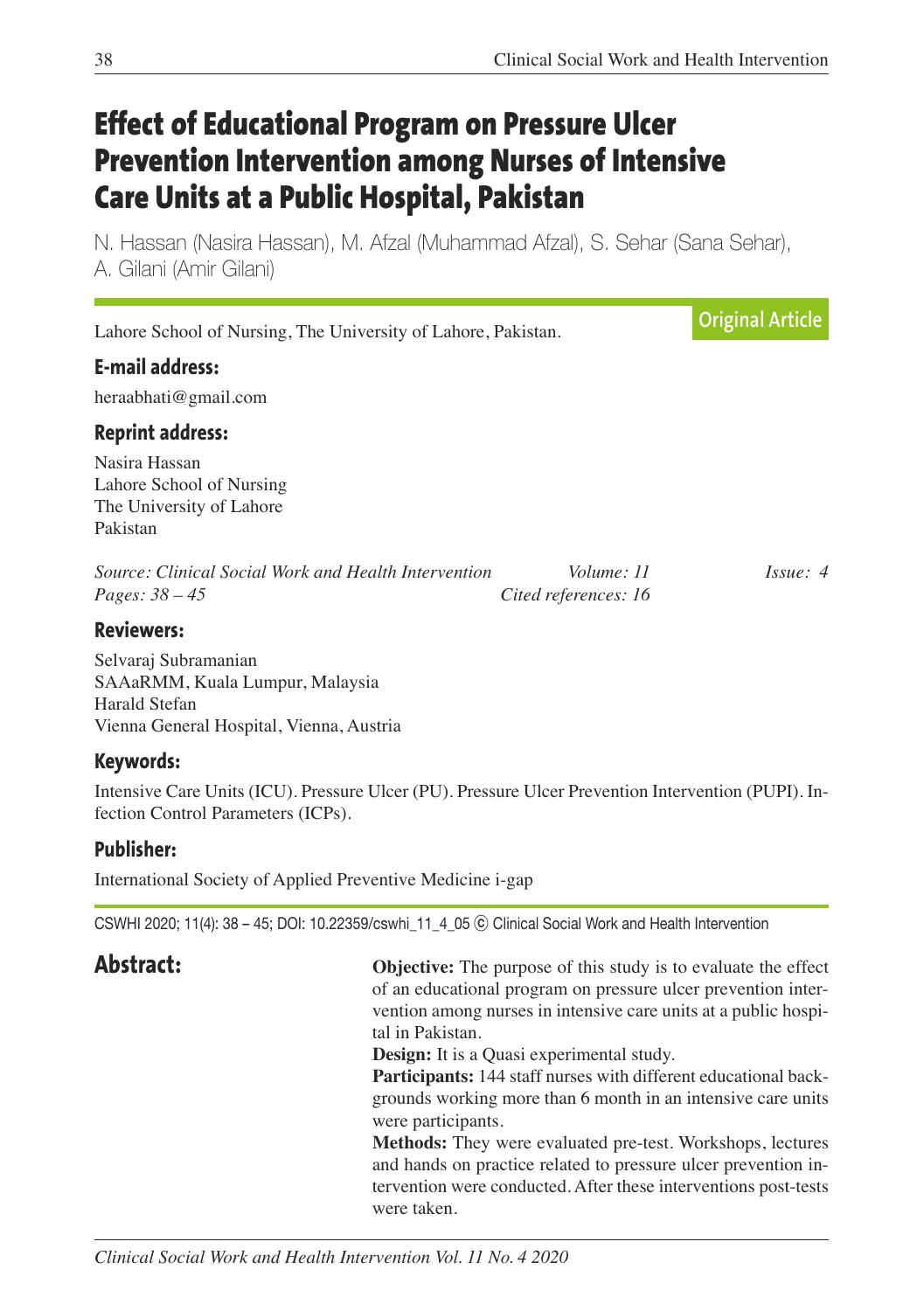**Results:** There was a major difference between the mean knowledge score about the pressure ulcer preventive measures among nurses before  $(5.73\pm1.488)$  and after  $(12.01\pm.908)$  education sessions. P value is 0.000 which was less than .001 shows a significant difference in mean knowledge score before and after the education.

 **Conclusion:** Knowledge base practices improved the quality of life and care. In the current study, post-test knowledge of nurses after a seminar, lecture and literature which given by the researcher, show improvement and most of the nurses get high marks in post-test session.

## **INTRODUCTION**

Localized damage to skin tissue due to prolonged and extensive weight on bony eminences is called a pressure ulcer (Zeb et al., 2015). Pressure ulcer is a communal and excruciating health condition of immobilized patients (Uba, Alih, Kever, Lola, 2015). Pressure ulcers effect people all over the world (Hsu, Tsao, Sung 2013).

In health care organization's education is considered as a first step in prevention from pressure ulcer. Knowledge amongst nurses show a vital role in the prevalence of pressure ulcer reduction, management and prevention in hospitals (Levine, Ayello, Zulkowski, Fogel 2012). In hospital setting where the nurses are skillful at risk assessment and planning of PU management, and implementation of prevention, the level of incidence of pressure ulcer is lower (Andrade et al., 2014). Educational intervention is a significant tool to enhance nurses' knowledge and to prevent PUs (Cox, Roche, Van Wynen 2011).

The pervasiveness of PU indicates that the most focused need of nursing care is prevention of pressure ulcers. The occurrence of PUs was 18.1% in different health care settings across 5 countries (Vanderwee, Clark, Dealey, Gunningberg, Defloor, 2007). PUs play an imperative role in spread of infection especially in hospital settings; increase patient morbidity; mortality rate; hospitalization. The important component of patient safety goals are to minimize the number of pressure ulcers (Mohamed, Weheida 2015).

In the USA, predictable cost of pressure ulcer treatment exceeds \$11 billion per annum (Gray-Siracusa, Schrier 2011). Nurses play an important role in prevention of PUs. A nurse is the person in clinical settings who early recognizes the signs and symptoms of PUs. They should plan a teaching program for patients to prevent PUs (De Meester, Van Bogaert, Clarke, Bossaert, 2013).

Educational intervention is an appropriate mechanism for transferring knowledge and awareness for nurses and patients (Brunner, Suddarth, Bare, Boyer, Smeltzer 1988; Masoumi, Masoumi, Shoujaei, Sharafi 2015). Moreover, nurses' knowledge enhancements reduce the cost of treatment; reduce pain; reduce human suffering (Smith, Waugh 2009).

Furthermore risk assessment, documentation, training, prevention and treatment guidelines are inadequate in nursing care relative to pressure ulcers (Saleh, Qaddumi, Anthony 2012). A survey was conducted in 16 Belgian hospitals to gain knowledge of nurses relative to PU. It was a cross sectional multicenter study using a valid and reliable questionnaire used to measure the results during February 2016 to December 2017. The result of this study revealed a low level of information of nurses regarding pressure ulcer prevention (De Meyer, Verhaeghe, Van Hecke, Beeckman 2019).

## **METHODS**

#### **Research design**

A quasi experimental study design was used to explore the effect of an educational session of pressure ulcer prevention intervention among nurses of intensive care units. The study area was intensive care units at Lahore General Hospital Lahore.

#### **Participants**

The participants in this study was recruited through convenient sampling of 144 nurses were working in ICUs at Lahore General Hospital La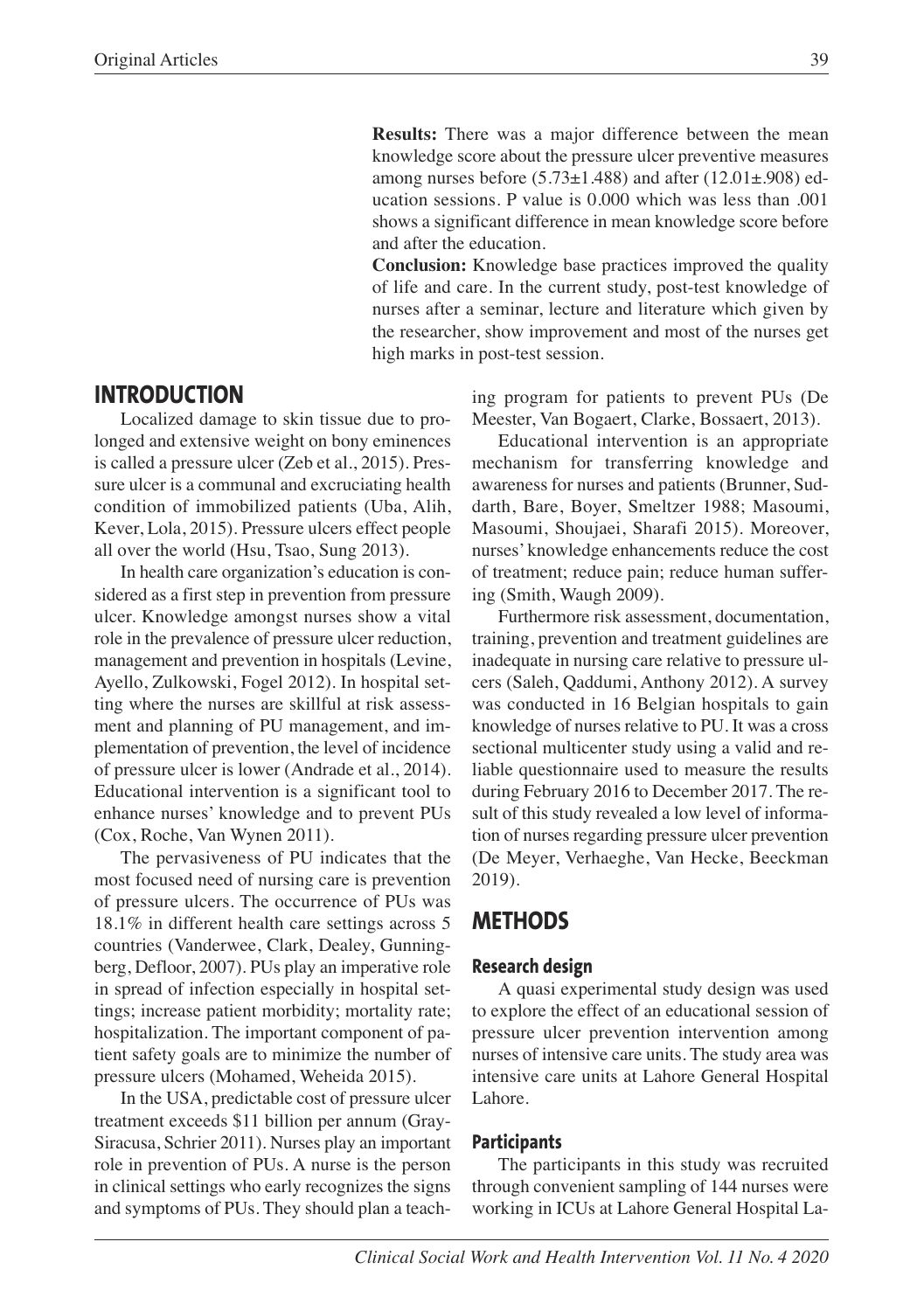hore with different educational backgrounds who agreed to participate in this study.

### **Research instrument**

The research instrument consisted of the following sections:

**Section 1:** socio-demographic data

Data characteristics of the nurses were age, sex, education, marital status and experience.

**Section 2:** Structured knowledge questionnaire

It was used to evaluate the nurse's knowledge about prevention of pressure ulcers of immobilized patients. A 13-item knowledge assessment instrument was offered to measure the knowledge of nurses regarding PU prevention.

**Section 3:** Teaching program

The teaching program was planning used to cover the knowledge and practice for prevention and management of pressure ulcers.

## **DATA COLLECTION PROCEDURE**

After taking official written permission to conduct this study from head of department. The purpose and nature of the study was described before consent.

#### **Nurse's educational program**

#### **The preparatory phase**

After taking informed consent from nurses, socio-demographic data was collected. After that pre-knowledge assessment of nurses regarding pressure ulcer prevention was done with the help of a pre-test questionnaire. Time for filling of assessment questionnaire was about 20 minutes.

#### **Interventional Phase**

The second phase of this study was give education to nurses regarding pressure ulcer prevention through lectures. The educational program consisted of 8 sessions over 1 month. Each teaching session time was 2 hours. Each lecture was focused on the general knowledge of pressure ulcers. Participants were tsught through lecture, group discussion and questions. Printed material related to pressure ulcer prevention with guidelines was given to participants after eachteaching session.

#### **Evaluation phase**

An evaluation phase was started after teaching sessions to all groups of participants. The 13 item knowledge questionnaire post-test was filled immediately after each lecture.

## **RESULTS**

**Table 1:** Demographic Data of Participants Nurses pre and post Education

| Variables                 | Number (n)     | Per cent |
|---------------------------|----------------|----------|
| Gender:                   |                |          |
| Females                   | 144            | 100%     |
|                           |                |          |
| Age:                      |                |          |
| 20-25 years               | 68             | 47.2     |
| 26-30 years               | 62             | 43.1     |
| 31-35 years               | 12             | 8.3      |
| 36-40 years               | $\overline{2}$ | 1.4      |
|                           |                |          |
| <b>Experience:</b>        |                |          |
| 1-5 years                 | 124            | 86.1     |
| 6-10 years                | 15             | 10.4     |
| 11-15 years               | 1              | 0.7      |
| 16-20 years               | 4              | 2.8      |
|                           |                |          |
| Qualification:            |                |          |
| <b>General Nursing</b>    | 139            | 96.5     |
| <b>Generic 4 Year BSN</b> | 3              | 2.1      |
| Post RN 2 year BSN        | 2              | 1.4      |

**Table 1** Reveals that all 100% (n=144) nurses were female. Age of Nurses were: 47.2% (n=68) age 20-25 years; 43.1% (n=62) age 26-30 years; 8.3% (n=12) 31-35 years of age; only 1.4% (n=2) nurses 36-40 years of age. Experience wise majority were: having less experience 86.1%  $(n=124)$  had experience 1-5 years; 10.4% (n=15); 6-10 years and only  $3.5\%$  (n=5); had more than 10 years of clinical experience. Majority 96.5% (n=139) were: General Nursing Diploma holders:, 2.1% (n=3) were Generic BSN; 1.4% (n=2) were Post Rn BSN nurses.

**Table 2:** which statement is correct? **a.** Malnutrition causes pressure ulcer. **b.** A lack of oxygen causes pressure ulcers. **c.** Moisture causes pressure ulcers.

| Response | Knowledge<br><b>Before</b><br>education |      | Knowledge<br>After<br>education |    |
|----------|-----------------------------------------|------|---------------------------------|----|
|          | <b>Frequency</b>                        | %    | <b>Frequency</b>                | %  |
| Wrong    | 117                                     | 81.3 | 26                              | 18 |
| Correct  | 27                                      | 18.8 | 118                             | 82 |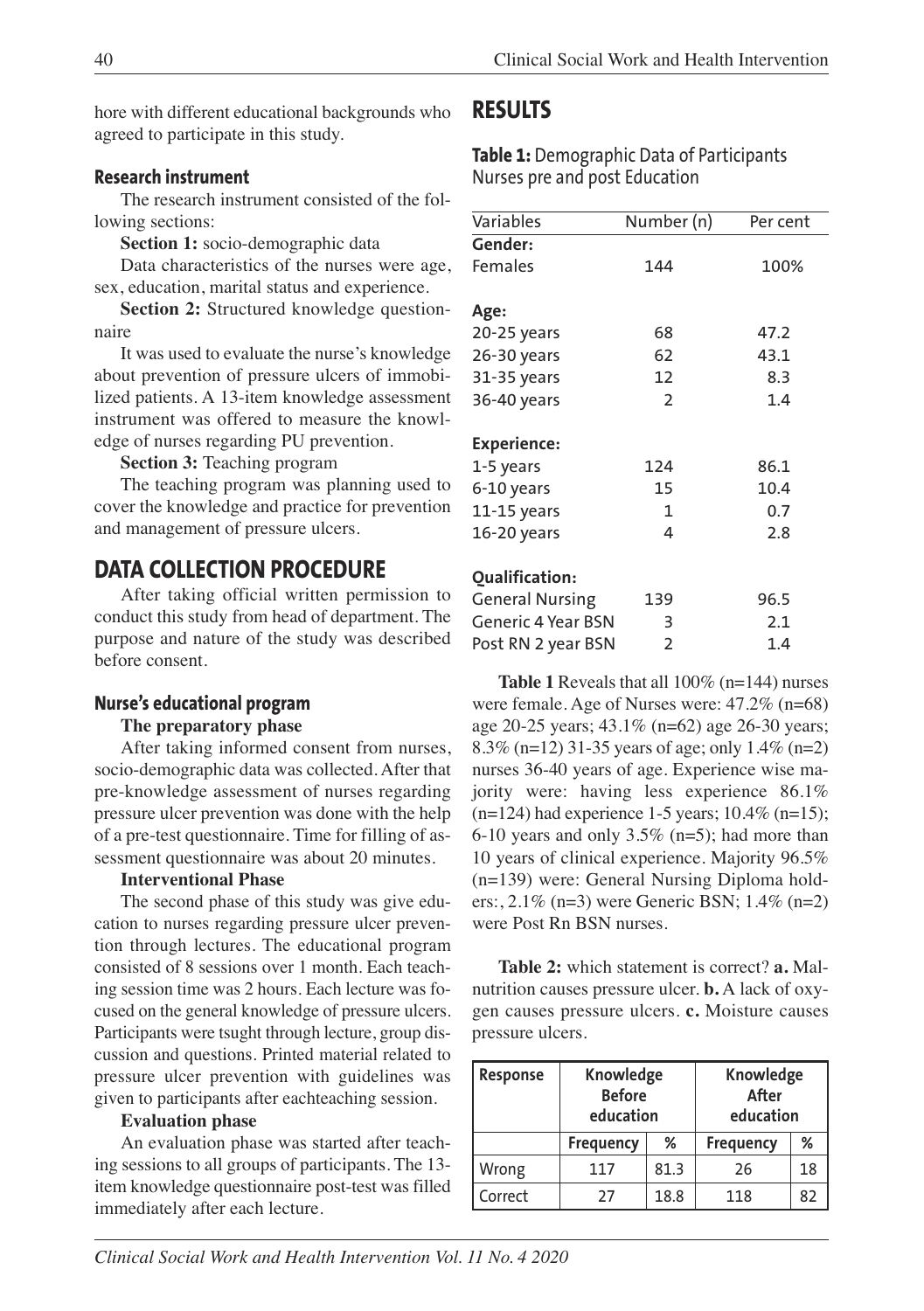Above Table 2 reveals that on a question of the cause of pressure ulcer development pre-education only 18.8% gave correct responses that lack of oxygen causes pressure ulcers which increased to 82% correct responses after the education for preventive pressure ulcer measurements.

**Table 3:** Extremely thin patients are more at risk of developing a pressure ulcer than obese patients. **a.** The contact area involved is small and thus the amount of pressure ulcer is higher. **b.** The pressure is less extensive because the body weight of patients is lower than the body weight of obese patients. **c.** the risk of developing the vascular disorder is higher for obese patients, this increases the risk of developing pressure ulcers.

| Response | Knowledge<br><b>Before</b><br>education |      | Knowledge<br>After<br>education |      |
|----------|-----------------------------------------|------|---------------------------------|------|
|          | <b>Frequency</b>                        | %    | <b>Frequency</b>                | %    |
| Wrong    | 89                                      | 61.8 |                                 | 0.7  |
| Correct  | 55                                      | 38.2 | 143                             | 99.3 |

Above Table 3 suggests that why very thin patients are at greater risk of developing pressure ulcer which was correctly replied by 38.2% before education, who knew that the contact area involved is small and thus the amount of pressure is higher while 99.3% participants replied correctly after the education session.

**Table 4:** What happens when a patient, sitting in bed in a semi-upright position (60°), slides down? **a.** Pressure increases when the skin sticks to the surface. **b.** Friction increases when the skin sticks to the surface. **c.** Shearing increases when the skin sticks to the surface.

| Response | Knowledge<br><b>Before</b><br>education |      | Knowledge<br>After<br>education |      |
|----------|-----------------------------------------|------|---------------------------------|------|
|          | Frequency                               | %    | <b>Frequency</b>                | %    |
| Wrong    | 71                                      | 49,3 |                                 | 0.7  |
| Correct  | 73                                      | 50.7 | 143                             | 99.3 |

Above Table 4 reveals that on the question, what happens when a patient, sitting in bed in a semi-upright position (60°), slides down? About 50.7% gave correct responses which increased to 99.3% correct responses after the education of preventive pressure ulcer measurements.

**Table 5:** Which statement is correct? **a.** Soap can dehydrate skin and thus the risk of pressure ulcers is increased. **b.** Moisture from urine, faces, or wound drainage causes pressure ulcers. **c.** Shear is the force which occurs when the body slides and the skin sticks.

| Response | Knowledge<br><b>Before</b><br>education |      | Knowledge<br>After<br>education |      |
|----------|-----------------------------------------|------|---------------------------------|------|
|          | <b>Frequency</b>                        | %    | <b>Frequency</b>                | %    |
| Wrong    | 33                                      | 22.9 |                                 | 1.5  |
| Correct  | 111                                     | 77.1 | 142                             | 98.5 |

Above Table 5 suggests that on the question, moisture from urine, faces, or wound drainage causes pressure ulcers, which was correctly replied by 77.1% in before education while 98.5% participants replied correctly after the education session.

**Table 6:** Which statement is correct? **a.** Recent weight loss which has brought a patient below his or her ideal weight increases the risk of pressure ulcers. **b.** Very obese patients using medication that decreases the peripheral blood circulation are not at risk of developing pressure ulcer. **c.** poor nutrition and age have no impact on tissue tolerance when the patient has normal weight.

| Response | Knowledge<br><b>Before</b><br>education |      | Knowledge<br>After<br>education |      |
|----------|-----------------------------------------|------|---------------------------------|------|
|          | <b>Frequency</b>                        | %    | <b>Frequency</b>                | ℅    |
| Wrong    | 81                                      | 56.3 |                                 | 2.4  |
| Correct  | 63                                      | 43.8 | 141                             | 97.6 |

Above Table 6 reveals that on the question, recent weight loss which has brought a patient below his or her ideal weight increases the risk of pressure ulcers, where 43.8% gave correct responses which increased to 97.6% correct responses after the education of preventive pressure ulcer measurements.

**Table 7:** There is NO relationship between pressure ulcer risk and **a.** Age **b.** Dehydration **c.** Hypertension.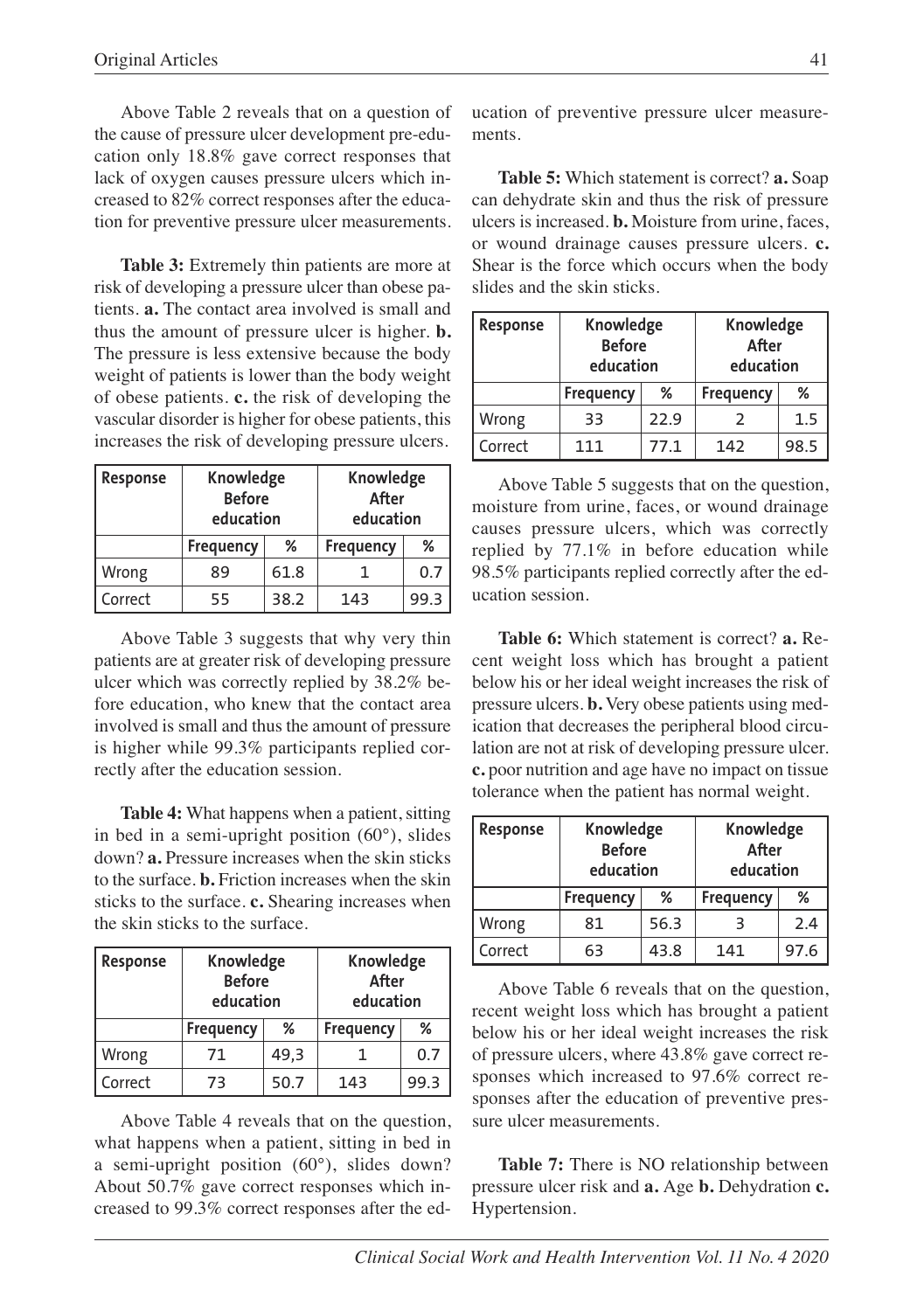| Response | Knowledge<br><b>Before</b><br>education |      | Knowledge<br>After<br>education |      |
|----------|-----------------------------------------|------|---------------------------------|------|
|          | Frequency                               | %    | <b>Frequency</b>                | ℅    |
| Wrong    | 76                                      | 52.8 |                                 | 1.5  |
| Correct  | 68                                      | 47.2 | 142                             | 98.5 |

Above Table 7 suggests that on the question no relationship of hypertension with developing pressure ulcer which was correctly replied by 47.2% in before education while 98.5% participants replied correctly after the education session.

**Table 8:** Which statement is correct? **a.** A pressure ulcer extending down to the fascia is a grade 3 pressure ulcer. **b.** A pressure ulcer extending through the under/lying fascia is a grade 3 pressure ulcer. **c.** A grade 3 pressure ulcer is always preceded by a grade 2 pressure ulcer.

| Response | Knowledge<br><b>Before</b><br>education |    | Knowledge<br>After<br>education |      |
|----------|-----------------------------------------|----|---------------------------------|------|
|          | Frequency                               | %  | <b>Frequency</b>                | %    |
| Wrong    | 108                                     | 75 |                                 | 2.4  |
| Correct  | 36                                      | 25 | 141                             | 97.6 |

Above Table 8 reveals that on the question, that pressure ulcer extending through the under/lying fascia is a grade 3 pressure ulcer, in pre education only 25% gave correct responses which increased to 97.6% correct responses after the education of preventive pressure ulcer measurements.

**Table 9:** Which statement is correct? **a.** A blister on a patient's heel is a/ways a pressure ulcer of grade **b.** All grades (1,2, 3, and 4) of pressure ulcers involve loss of skin layers. **c.** When necrosis occurs, it is a grade 3 or a grade 4 pressure ulcer.

| Response | Knowledge<br><b>Before</b><br>education |      | Knowledge<br>After<br>education |      |
|----------|-----------------------------------------|------|---------------------------------|------|
|          | <b>Frequency</b>                        | %    | <b>Frequency</b>                | %    |
| Wrong    | 78                                      | 54.2 | 25                              | 17.2 |
| Correct  | 66                                      | 45.8 | 119                             | 82.8 |

Above Table 9 suggests that on a question when necrosis occurs, it is a grade 3 or a grade 4 pressure ulcer which was correctly replied by 45.8% in before education while 82.8% participants replied correctly after the education session.

**Table 10:** Which statement is correct? **a.** Friction or shear may occur when moving a patient in bed. **b.** Superficial lesion, proceeded by nonblanch able erythema is probably a friction lesion. **c.** A kissing ulcer (copy lesion) is caused by pressure and shear.

| Response | Knowledge<br><b>Before</b><br>education |      | Knowledge<br>After<br>education |    |
|----------|-----------------------------------------|------|---------------------------------|----|
|          | Frequency                               | %    | <b>Frequency</b>                | ℅  |
| Wrong    | 65                                      | 45.1 | 26                              | 18 |
| Correct  | 79                                      | 54.9 | 118                             | 82 |

Above Table 10 reveals that on question, friction and shear causes' pressure ulcer, in pre educational session 54.9% gave correct responses which increased to 82% correct responses after the education of preventive pressure ulcer measurements.

**Table 11:** Which statement is correct? In a sitting position, pressure ulcers are most likely to develop on: **a.** Pelvic area, elbow and heel. **b.** Knee, ankle and hip. **c.** Hip, shoulder and heel.

| Response | Knowledge<br><b>Before</b><br>education |      | Knowledge<br>After<br>education |      |
|----------|-----------------------------------------|------|---------------------------------|------|
|          | <b>Frequency</b>                        | %    | <b>Frequency</b>                | %    |
| Wrong    | 57                                      | 39.6 |                                 | 0.7  |
| Correct  | 87                                      | 60.4 | 143                             | 99.3 |

Above Table 11 suggests that on statement in a sitting position, pressure ulcers are most likely to develop on Hip, shoulder and heel, which was correctly replied by 60.4% in before education while 99.3% participants replied correctly after the education session.

**Table 12:** Which statement is correct? **a.** All patients at risk of pressure ulcers should have a systematic skin inspection once a week. **b.** The skin of patients seated in a chair, who cannot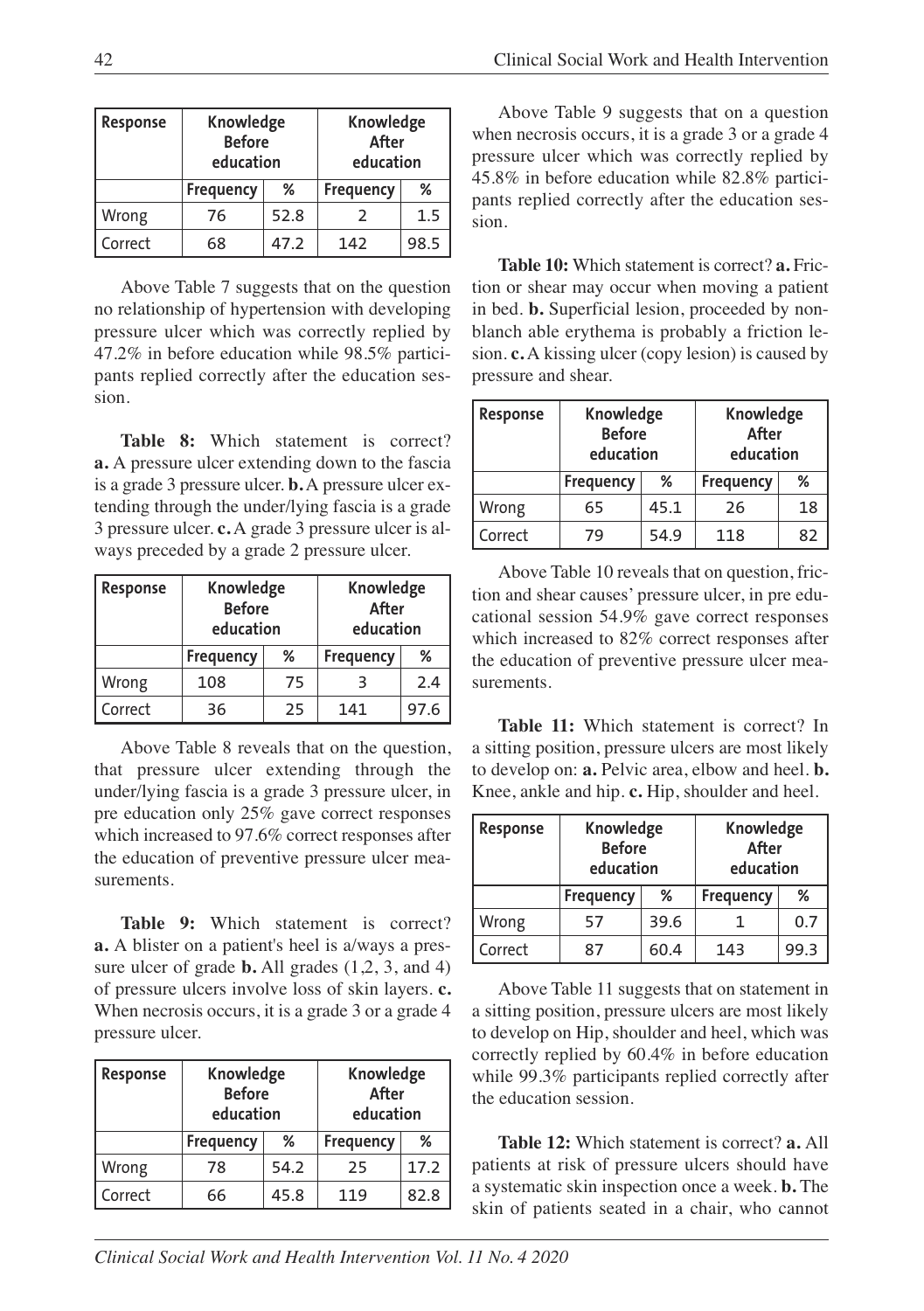move themselves, should be inspected every two to three hours. **c.** The heels of patients who lie on a pressure redistributing surface should be observed minimum a day.

| Response | Knowledge<br><b>Before</b><br>education |      | Knowledge<br>After<br>education |     |
|----------|-----------------------------------------|------|---------------------------------|-----|
|          | <b>Frequency</b>                        | %    | Frequency                       | ℅   |
| Wrong    | 111                                     | 77.1 |                                 |     |
| Correct  | 33                                      | 22.9 | 144                             | 100 |

Above Table 12 reveals that a question on frequent assessment of skin to prevent pressure ulcer in pre-education only 22.9% gave correct responses which increased to 100% correct responses after the education of preventive pressure ulcer measurements.

**Table 13:** Which statement is correct? **a.** Risk assessment tools identify all high risk patients in need of prevention. **b.** The use of risk assessment scales reduces the cost of prevention. **c.** A risk assessment scale may not accurately predict the risk of developing a pressure ulcer and should be combined with clinical judgment.

| Response | Knowledge<br><b>Before</b><br>education |      | Knowledge<br>After<br>education |   |
|----------|-----------------------------------------|------|---------------------------------|---|
|          | <b>Frequency</b>                        | %    | Frequency                       | ℅ |
| Wrong    | 101                                     | 70.1 |                                 | з |
| Correct  | 43                                      | 29.9 | 140                             |   |

Above Table 13 suggests that risk assessment tools identify all high risk patients in need of prevention which was correctly replied by 29.9% in before education while 97% participants replied correctly after the education session.

**Table 14:** Which statement is correct? **a.** The risk of pressure ulcer development should be assessed daily in all nursing home patients. **b.** Absorbing pads should be placed under the patient to minimize the risk of pressure ulcer development. **c.** A patient with a history of pressure ulcer runs a higher risk of developing new pressure ulcers.

| Response | Knowledge<br><b>Before</b><br>education |      | Knowledge<br>After<br>education |      |
|----------|-----------------------------------------|------|---------------------------------|------|
|          | <b>Frequency</b>                        | %    | <b>Frequency</b>                | %    |
| Wrong    | 61                                      | 42.4 | 48                              | 33.5 |
| Correct  | 83                                      | 57.6 | 96                              | 66.5 |

Above Table 14 reveals that on a question of above statement, pre education 57.6% gave correct responses which increased to 66.5% correct responses after the education of preventive pressure ulcer measurements.

**Table 15** Paired sample t test for knowledge score among Nurses before and after Education

| Variables        | Mean± S.D P value |     |
|------------------|-------------------|-----|
| Nurses knowledge | 5.73+1.488        | 000 |
| before education |                   |     |
| Nurses knowledge | $12.01 + 908$     |     |
| after education  |                   |     |

Table 15 findings represent the overall knowledge score on the knowledge base questionnaire regarding the preventive measures of pressure ulcer. All Nurses were asked 13 knowledge based questions before an education session and then after providing education about the pressure ulcer prevention among the prolong bed ridden patients. The findings suggest that average pre education score was 5.73±1.488 out of total 13, whereas the average post education score was found to be 12.01±.908 out of 13 total which represents a clear prominent difference after providing the education to nurses. There was a significant difference between the mean knowledge score about the pressure ulcer preventive measures among nurses before and after education sessions. P value was 0.000 which was less than .001 shows a significant difference in mean knowledge score before and after the education.

## **Discussion**

The current study tested nurses' knowledge on the subject of preventive methods of pressure ulcers among nurses. A low average score 5.75 out of 13 was found which shows a very low level of knowledge among nurses. A similar study was conducted in Nigeria to weigh the at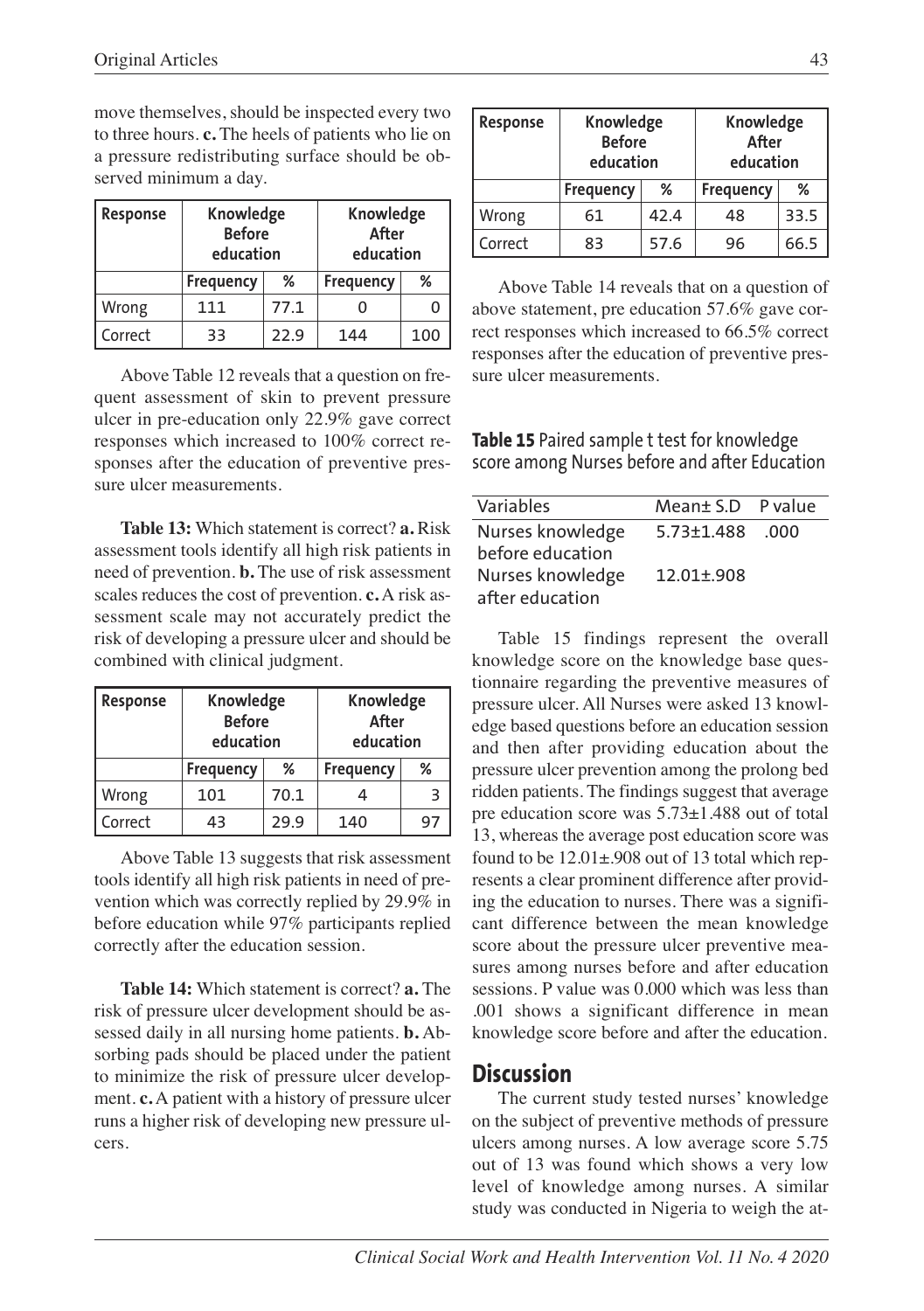44 Clinical Social Work and Health Intervention

titude, practice and knowledge of PU preclusion in University of Maiduguri Teaching Hospital. The study was a cross sectional descriptive survey of 99 nurses; data was collected through a self-developed and authenticated questionnaire tool. The results showed low level of knowledge of PU prevention, attitudes and practices among nurses (Uba et al., 2015).

The findings of this current study reveal that there was a significant difference between the mean knowledge score about the pressure ulcer preventive measures among nurses before and after education sessions. P value is 0.000 which is less than .001 shows a significant difference in mean knowledge score before and after the education. Another similar study finding revealed that nurses' knowledge regarding the pressure ulcer preventive measures was increased with the help of education programs among nurses working in hospital (Saleh et al., 2012). The result of a previous study revealed same kind of results where a positive association of education regarding pressure ulcer prevention protocol was found with nurses' knowledge to ward pressure ulcer prevention. The pretest result indicated that nurses' knowledge was a moderate level (74.05% SD ±13.499), nurses attitude was positive (42% SD  $\pm$ 4.767) and nurses practice was (67% SD  $\pm$ 2.983). However, the mean percentage of all posttest showed a significant (Gunningberg, Hommel, Bååth, & Idvall, 2013). According to another study Adherence to the preventive measures showed a significant increase (11.7%) between the first month of the program and the final month (58.5%) of the assessment. Initial PU rate was 20.9, with a decrease in the rate to 14.0 per 1000 bed occupancy days (P<.05) after the risk management program (Araya & Febré, 2017).

**Limitations:** The sample proportion is small and from a precise circumscribed group therefore the results cannot be comprehensive to the larger population.

**Conflict of interest:** There was no conflict of interest in this study.

**Acknowledgement:** Taking the opportunity I am obliged to sincerely thank Sir Muhammmad Afzal (Principal Lahore School of Nursing); special thanks to my worthy teacher Miss Sana Sehar; moreover, I have no adequate words to express my thanks but my heart is still full of the favors received from every person.

## **Discussion**

Pressure ulcers remain a significant problem in the health care system. Pressure ulcers prevention educational program was effective in increasing the knowledge of nurses; improving the practices related to PUs care; decreasing the incidence of pressure ulcers (PUs) occurrence among patients. In this current study, an apparent barrier for using pressure ulcer prevention intervention (PUPI) is lack of knowledge in clinical practice. Nurses are not fully aware the importance of using up-to-date information. In this study, pre-knowledge tests of nurses was poor scored. Most nurses have low competency level to demonstrate pressure ulcer prevention intervention (PUPI). Knowledge base practices have improved the quality of life and care. In the current study, post-test knowledge of nurses after seminar, lecture and literature which was given by the researcher, was improved and most nurses get high marks in post-test session.

## **References:**

- 1. ANDRADE EM, CAVALCANTI PA, MON-TEIRO, AKC, MONTEIRO AKC, LUZ MHB, NETO J M, MENDES IA (2014) Effect of an educational intervention by attendance and at distance on nurses' knowledge about pressure ulcer. Creative Education, 5(18), 1673.
- 2. ARAYA IF, FEBRE N (2017) Impact of interventions in the pressure ulcer rate. Revista de calidad asistencial: organo de la Sociedad Espanola de Calidad Asistencial, 32(6), 322- 327.
- 3. BRUNNER LS, SUDDARTH DS, BARE BG, BOYER MJ, SMELTZER SCC (1988) Textbook of medical- surgical nursing (Vol. 2): Lippincott.
- 4. COX J, ROCHE S, VAN WYNEN E (2011) The effects of various instructional methods on retention of knowledge about pressure ulcers among critical care and medical-surgical nurses. The journal of continuing education in nursing, 42(2), 71-78.
- 5. DE MEYER D, VERHAEGHE S, VAN HECKE A, BEECKMAN D (2019) Knowledge of nurses and nursing assistants about pressure ulcer prevention: A survey in 16 Belgian hospitals using the PUKAT 2.0 tool. Journal of Tissue Viability.

*Clinical Social Work and Health Intervention Vol. 11 No. 4 2020*